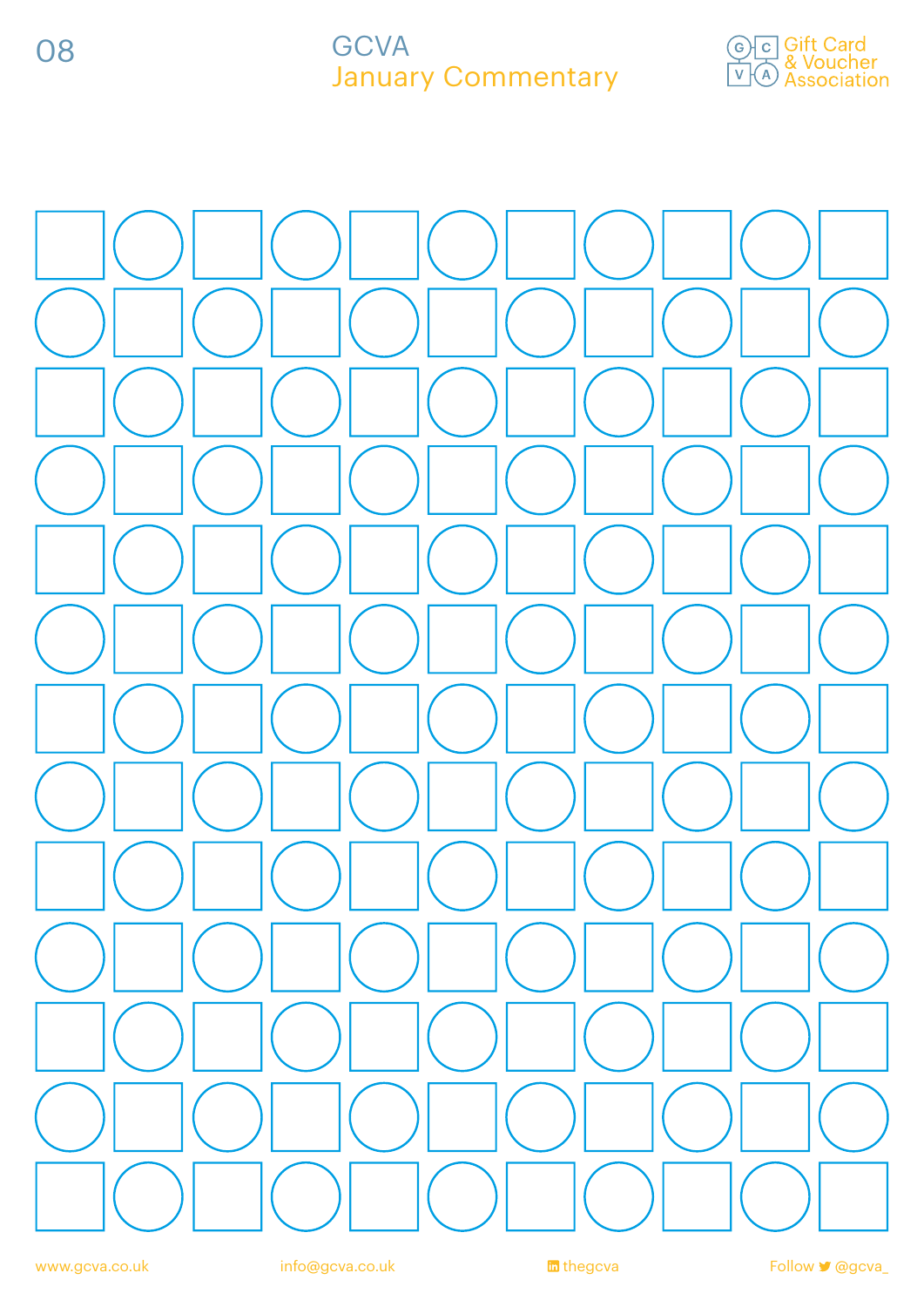

The GCVA is partnering with GlobalData to deliver a monthly snapshot of consumer behaviour and attitudes when it comes to gift cards. The January fieldwork went to field on January 1st 2021, and was designed to explore habits over December 2020. A UK nationally-representative sample of 2,000 shoppers was surveyed.

On the time-period comparisons, this wave covers the December 2020 calendar month, with comparisons made between December and November 2020.

| COVID-19 turned retail<br>on its head over 2020 | <b>Fall in UK retail</b><br>spend over 2020<br>3.6%                                                                                                                                                                                                                                                                                                                                                                                                                                                                                                 |
|-------------------------------------------------|-----------------------------------------------------------------------------------------------------------------------------------------------------------------------------------------------------------------------------------------------------------------------------------------------------------------------------------------------------------------------------------------------------------------------------------------------------------------------------------------------------------------------------------------------------|
|                                                 | 2020 brought a 3.6% fall in retail spend, the biggest year-on-year decline in<br>more than fifty years. However, beyond this headline statistic are a wide variety<br>of different experiences. Most marked was the contrast between physical and<br>online performance, with online retail growing 32.4% vs. an -11.1% decline in<br>offline sales.                                                                                                                                                                                                |
|                                                 | Retail spending via bricks-and-mortar plummeted alongside footfall, as<br>consumers had to navigate the economic uncertainty and fluctuating social<br>distancing regulations. Retailers in more discretionary categories - such as<br>fashion - have been particularly exposed.                                                                                                                                                                                                                                                                    |
|                                                 | In contrast, there are those who have had a stellar 2020, including food retailers,<br>online players and those operating in certain niches, such as leisurewear.                                                                                                                                                                                                                                                                                                                                                                                   |
| Christmas was all<br>about the home             | Black Friday has seen Christmas shopping start earlier and earlier in recent<br>years. This was once more the case in 2020, as shoppers looked to work within<br>budgets, be organised and to give plenty of time for orders to arrive, and<br>retailers offer deals in an attempt to tempt consumers into spending. However,<br>with 'Lockdown two' keeping stores closed for much of November and early<br>December, and tier 2 and 3 restrictions making shoppers nervous, even more of<br>this activity than usual occurred exclusively online. |
|                                                 | This placed huge pressure on online delivery infrastructure. For example, in<br>November Tesco had to place online shoppers into queues for delivery slots as,<br>despite its massive capacity expansion in 2020, demand became overwhelming.<br>Delivery firms such as Yodel and Citysprint recruited thousands of new couriers<br>and Royal Mail reported delays in deliveries.                                                                                                                                                                   |
|                                                 | One positive for retailers, however, is that with the majority of consumers<br>spending more time at home they were at least more flexible about exactly when<br>they were able to receive deliveries. Indeed, Christmas 2020 was all about the<br>home - shopping from home, delivery to homes, eating at home, and spending<br>on homes, as consumers looked to improve the environments in which they are<br>now spending so much of their lives.                                                                                                |
|                                                 | Unfortunately, the high street did not fare so well, and with many stores either<br>forced to stay closed during the key month, or restrict footfall, high street sales<br>started weak and got worse as the period progressed.                                                                                                                                                                                                                                                                                                                     |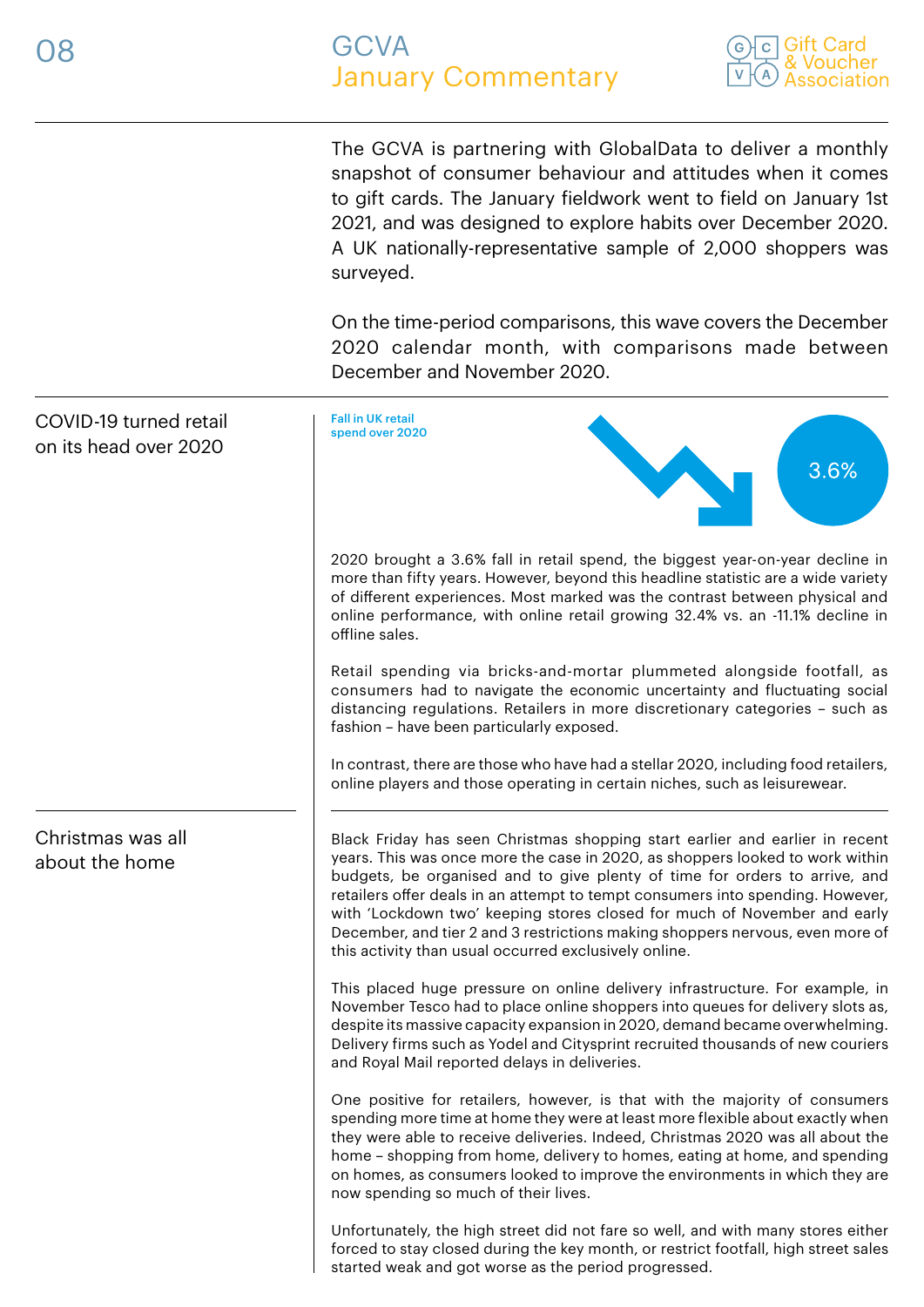# GCVA January Commentary





physical gift cards.